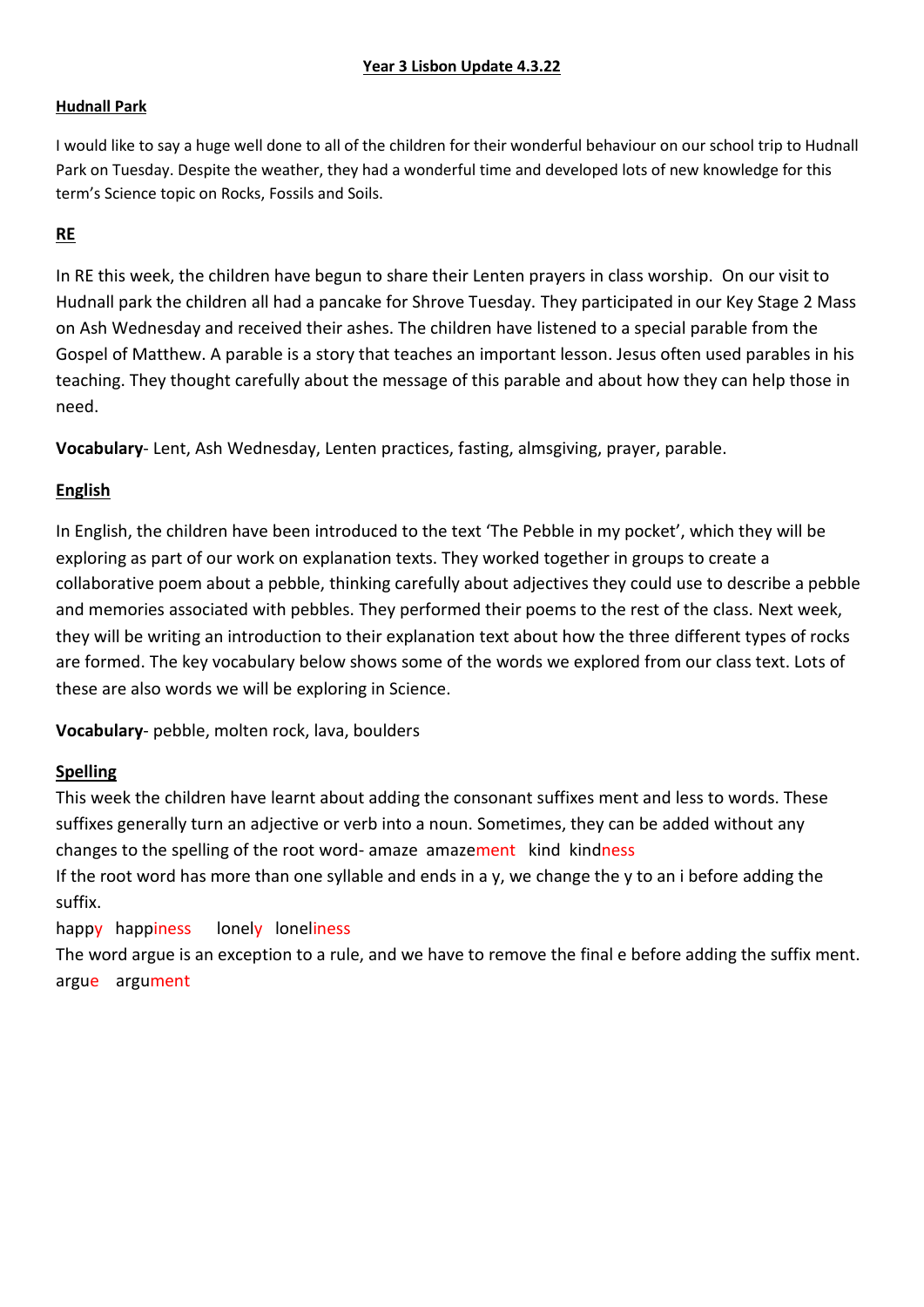## **Maths**

In Maths, the children have begun learning about different types of lines. This week they have explored horizontal and vertical lines. They know that these lines can be found all around us. They have identified horizontal and vertical lines in shapes and have found horizontal and vertical lines of symmetry in shapes. Next week they will be learning about parallel and perpendicular lines.



**Vocabulary**- horizontal, horizon, vertical, symmetry.

### **Homework**

This week the children have been given a History comprehension to complete on the Ancient Greek Olympic Games on Teams. They learnt all about the Olympic Games this week, so should be able to share lots of knowledge with you at home. This will need to either be printed and stuck in their English homework book, or the answers can be written directly into their book if you do not have a printer.

## **Messages and Diary Dates**

- Next week, raffle tickets will be sold in school for £1, for a chance to win a fair trade hamper. If your child would like to purchase some tickets, please send the money into school next week.
- As the weather is now getting colder, can you please ensure that your child has a pair of **light grey jogging bottoms** for outdoor games in their PE kit. Please label these with your child's name.
- A reminder to please ensure that if your child has a pen licence, that they will need spare cartridges and ink erasers in school
- A reminder that **no earrings** should be worn in school and long hair needs to be tied up.

#### **School Dinners**

Please could you ensure that if your child has a school meal that you place the order for it in advance through the SchoolGrid.

#### **Healthy Food Leaflet**

The children received an information leaflet today that Channel 4 have produced about healthy foods.